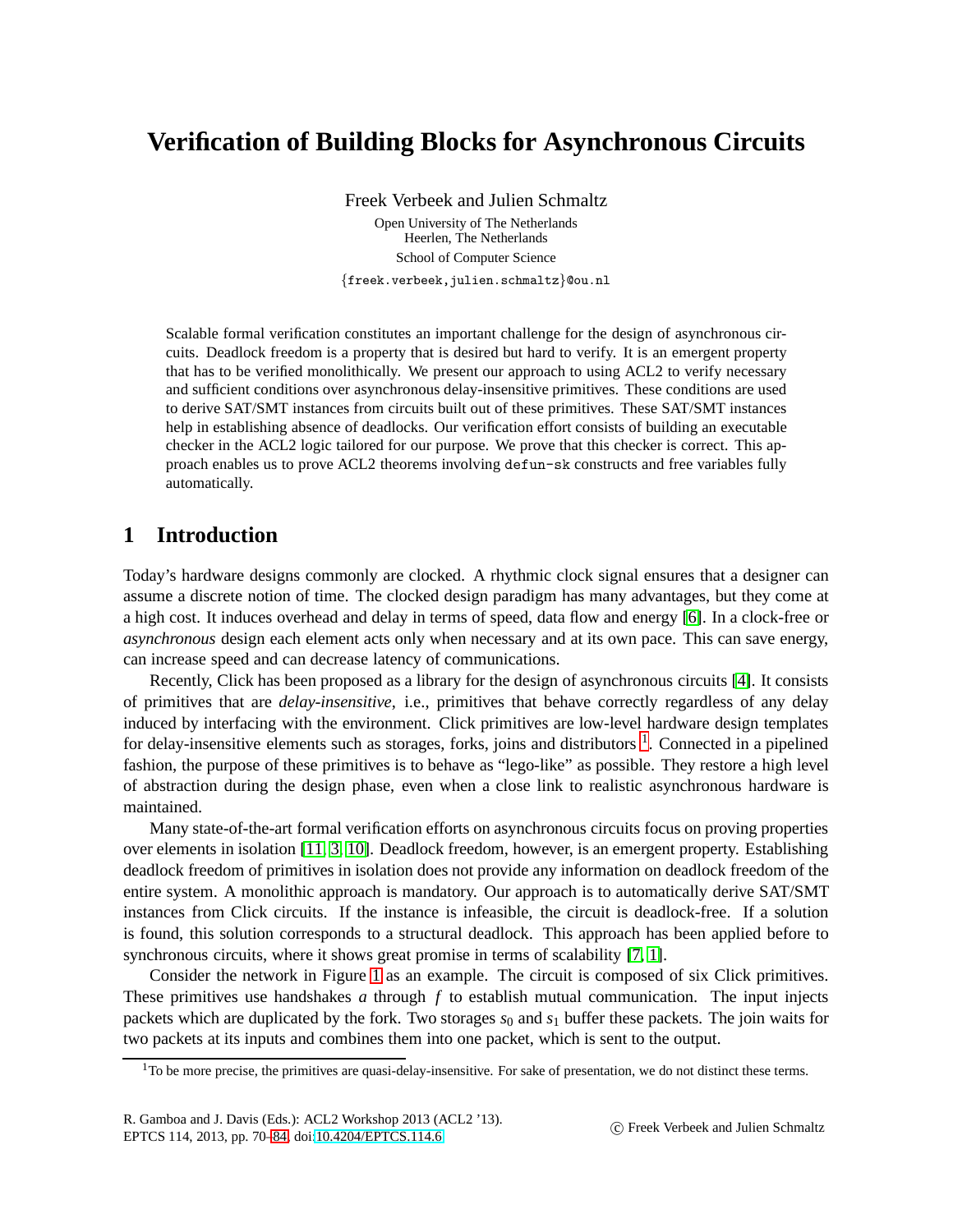

<span id="page-1-0"></span>Figure 1: Click circuit

Given this circuit, we automatically derive the following result:

<span id="page-1-1"></span>
$$
\textbf{Dead}(a) \quad \Longleftrightarrow \quad ((s_0 \land \neg s_1) \lor (s_1 \land \neg s_0)) \land (s_0 = s_1) \tag{1}
$$

In words, this formula states that there is a deadlock involving handshake *a* if and only if exactly one of the storages is full *and* the internal state of both storages is equal. The left hand side of the conjunct indicates that if, e.g., storage  $s_0$  contains a packet but storage  $s_1$  does not, a deadlock would occur. In this configuration, the fork will never be able to duplicate two packets, whereas the join will never be able to combine two packets. The right hand side indicates that *invariably* both storages will either both be empty or both be full. The formula is not satisfiable, i.e., there is no assignment of values to variables that makes the formula true. Consequently, there is no deadlock.

Key to deriving a deadlock formula such as Equation [1,](#page-1-1) is to establish necessary and sufficient conditions for each Click primitive in isolation. These conditions must characterize the reasons that cause a handshake to be *blocked*, i.e., not able to transmit a packet, or *idle*, i.e., not receiving a packet. We use the join as a running example. The join waits for data from its two inputs *a* and *b* before forwarding data to output *c*. Input *a* is permanently blocked if and only if one of two cases arise. First, when output *c* is permanently blocked the join can never forward a packet. It therefore blocks input *a*. Secondly, when no packet arrives at input *b*, the join will never be able to merge two packets and will never produce an output. Input *a* is blocked. Hence the join induces the following necessary and sufficient condition:

**Complete Condition.** *The input of a join is permanently blocked if and only if either its output is permanently blocked or the other input is permanently idle.*

**Block**(*a*)  $\iff$  **Block**(*c*)∨**Idle**(*b*)

Correct necessary and sufficient conditions for each primitive in the Click library are vital to the correctness of our approach. Even though their correctness is often seems obvious, their formalizations are complicated and their proofs of correctness are often highly tedious. Moreover, the Click library contains many primitives and our approach requires multiple necessary and sufficient conditions per primitive. Therefore, we have implemented a small and highly tailored checker for Click primitives in ACL2. This checker is able to automatically verify necessary and sufficient conditions built out of blockand idle predicates for a library of delay insensitive primitives. This paper presents ACL2 details of our verification effort, a broader overview can be found in our publication at ASYNC [\[8\]](#page-14-8). Details on how these conditions can be used to build a formula such as Equation [1](#page-1-1) can be found elsewhere [\[7,](#page-14-6) [1\]](#page-14-7).

## **2 Formalizing Blocking and Idle Conditions**

We represent Click primitives using the eXtended Delay Insensitive (XDI) specification [\[9,](#page-14-9) [2\]](#page-14-10). In this paper, XDI specifications are represented using automata. We first introduce the parts of the XDI formalism relevant to this paper. Then, the execution semantics of XDI state machines are formalized. Finally,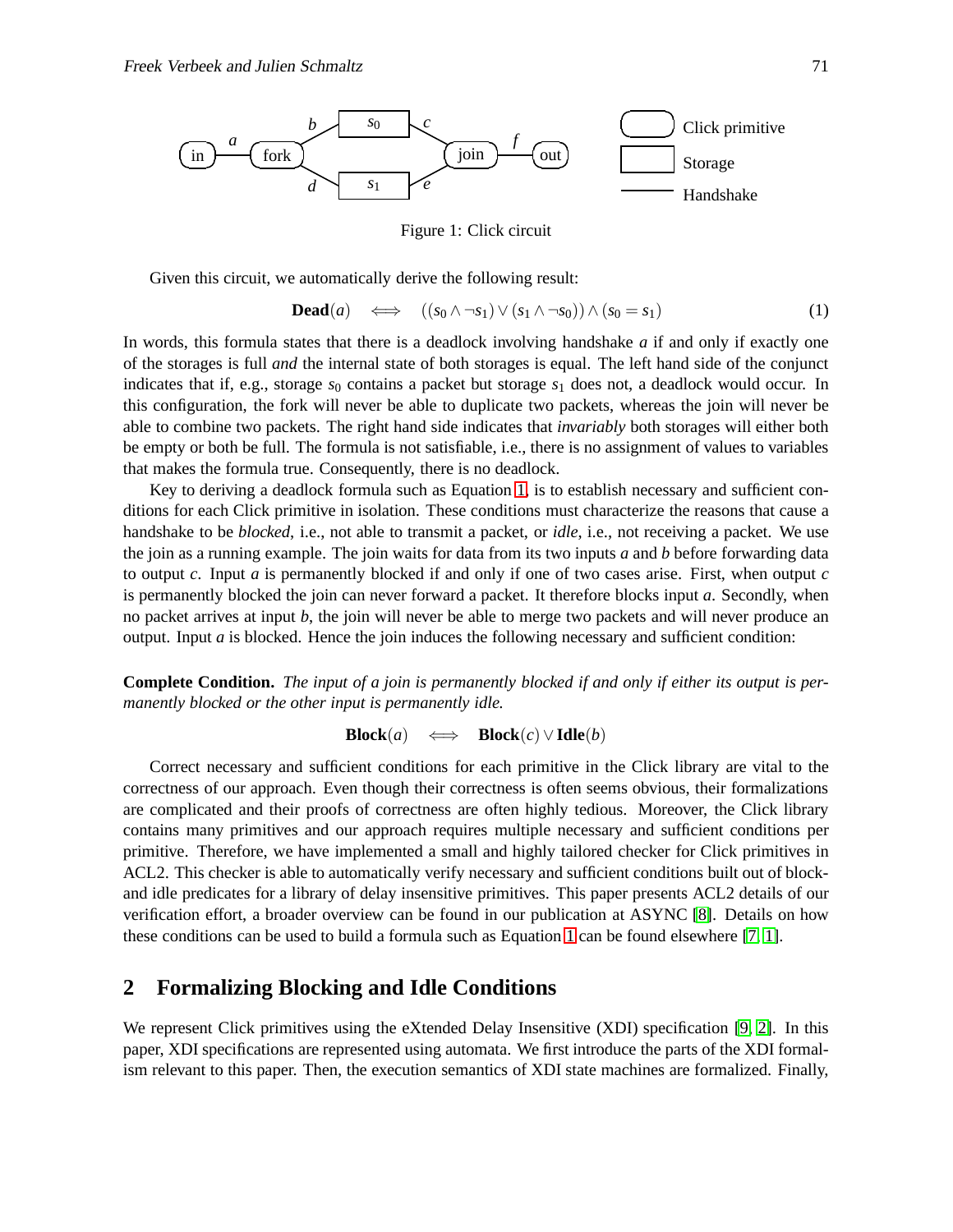we use Linear Temporal Logic (LTL) to formalize properties over executions of Click circuits. LTL uses the G(lobally) operator to express that some property is always true, and the F(inally) operator which expresses that some property is eventually true [\[5\]](#page-14-11).

#### **2.1 Formalization of Click Primitives**

A Click primitive is connected to several other primitives (its *environment*) and may use several handshakes for this. Each handshake is implemented by two wires  $h<sub>R</sub>$  and  $h<sub>A</sub>$  for requests and acknowledgments. Each wire is either an input to the primitive, or an output. We allow the possibility that a request for handshake *h* is accompanied by data *d*. In this case, the handshake will be denoted with *h d* .

**Running Example, Part 1.** For the join, the set of handshakes is  $\{a,b,c\}$ . The set of input wires is  ${a_R, b_R, c_A}$  *and the set of output wires is*  ${a_A, b_A, c_R}$ *. The possibility of transmitting data with requests is not needed.*



<span id="page-2-0"></span>Figure 2: XDI state graph of a join

Figure [2](#page-2-0) shows the XDI state machine of the join. The following ACL2 code, which will be explained in more detail hereafter, corresponds to this XDI state graph:

```
(defconst *xdi-sm-join*
'(;;State Init Type Transitions
    (s0 \tI \tB0X \t((b R I) s2) ((a R I) s1)))(s1 NIL BOX (((b R I) s3)))
    (s2 NIL BOX (((a R I) s3)))
    (s3 NIL TRANSIENT (((c R 0) s4)))(s4 NIL BOX (((c A I) s5)))
    (s5 NIL TRANSIENT (((b A 0) s7) ((a A 0) s6)))(s6 NIL TRANSIENT (((b A O) s0) ((a R I) s9)))
    (s7 NIL TRANSIENT (((a A 0) s0) ((b R I) s8)))(s8 NIL TRANSIENT (((a A 0) s2)))(s9 NIL TRANSIENT (((b A 0) s1))))
```
An XDI specification consists of a set of states. There is exactly one state that is the initial state. In contrast to the full XDI specification, which provides five different types of states, our presentation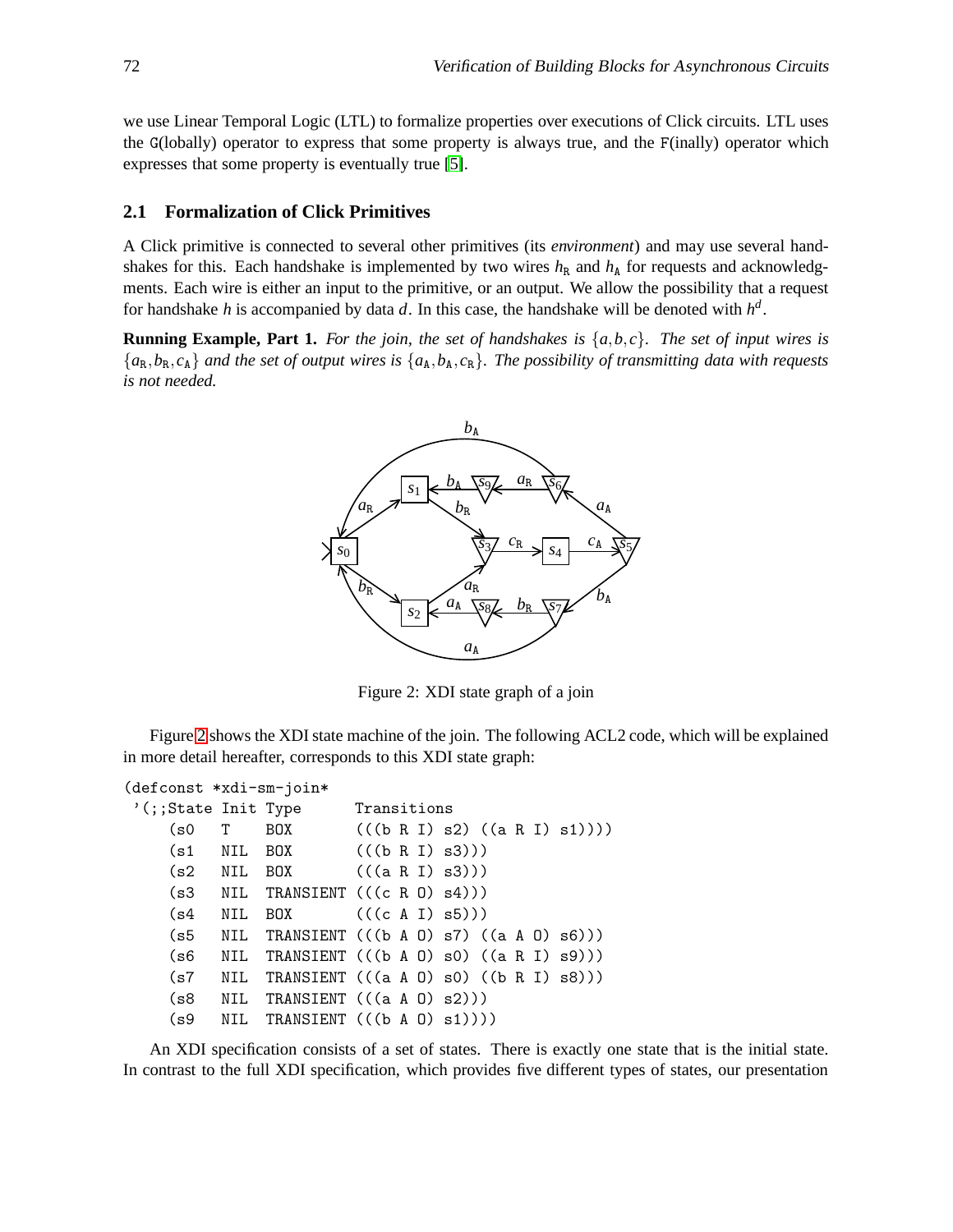allows only two types of states: *indifferent* states (denoted with BOX) and *transient* states. An indifferent state poses no progress obligation on either the circuit or its environment. A transient state requires progress of the circuit, i.e., the primitive eventually has to proceed to a next state.

**Running Example, Part 2.** For the join, state  $s_0$  is the initial state. As this state requires an input *from the environment on wires*  $a_R$  *and*  $b_R$ *, there are no progress obligations and the type of state*  $s_0$  *is indifferent. In state s*3*, requests have been received from both a and b. The circuit has to send a request to its output c. Consequently, the type of state s<sub>3</sub> is transient.* 

A transition (w s) is a tuple containing the label w that represents the wire on which a communication is to occur for the transition to the next state s to happen. A wire w is represented by a tuple (h R/A I/O) with three values representing the handshake, whether the wire is used for Requests or Acknowledgments, and whether the wire is an input or and output to the primitive. For example, if the join is in its initial state and the input wire  $a_R$  changes from low to high, the join moves to state  $s_1$ . For details on rules on which transitions are allowed and required in XDI specifications, we refer to papers on the XDI formalism (e.g., [\[9\]](#page-14-9)).

#### **2.2 Execution Semantics**

The execution semantics of an XDI state machine *X* are formalized relative to its environment. Since the environment consists of Click primitives, it is basically a large XDI state machine. The only information relevant to the analysis of primitive *X*, is whether its input wires are *stable* or not. A wire *w* is stable if and only if its value is permanently unchanged. This implies that if wire *w* is stable, no transition labelled with *w* occurs. Therefore, the environment, i.e., the complete set of Click primitives constituting the circuit, is represented as a set of input wires such that each wire in the set is deemed to be stable.

**Running Example, Part 3.** We consider an environment of the join in which wire  $c<sub>A</sub>$  is stable. Any *execution will strand in state s*4*, i.e., waiting for the environment to acknowledge the receipt of data by output c after a request to c has been sent to fetch this data. Essentially, the join is dead because the environment permanently blocks on handshake c. In another environment wires*  $a_R$  *and*  $b_R$  *may be stable. The join will get stuck in its initial state s*0*. It is waiting for the environment to send requests. Essentially, the join is dead because the environment is permanently* idle *on handshakes a and b. In total, the three input wires induce* 2 <sup>3</sup> *different possible groups of environments of interest while analyzing the join, ranging from a live one (i.e., the environment is the empty set), to an environment where all three input wires of the join are stable (i.e., the environment is the set*  $\{a_R, b_R, c_A\}$ ).

First, we define a predicate to indicate that a given wire is an input wire. We make use of the proj function, which returns the *n*th projection in a list of lists. For example, (proj 0 \*xdi-sm-join\*) return the set of states of the XDI state machine of the join.

```
(defun input-wirep (xdi-sm wire)
  (member-equal (list (car wire) (cadr wire) 'I)
                (proj 0 (union (proj 3 xdi-sm)))))
```
Function input-wirep takes as input an XDI state machine and a partial description of a wire, namely a tuple (h R/A), where h is the handshake and R/A indicates a Request or Acknowledge. This is transformed to a wire (h R/A I), for which is searched in the set of labels on the transitions of the XDI state machine. An environment can now be defined as a set of input wires.

```
(defun envp (xdi-sm env)
  (if (endp env)
```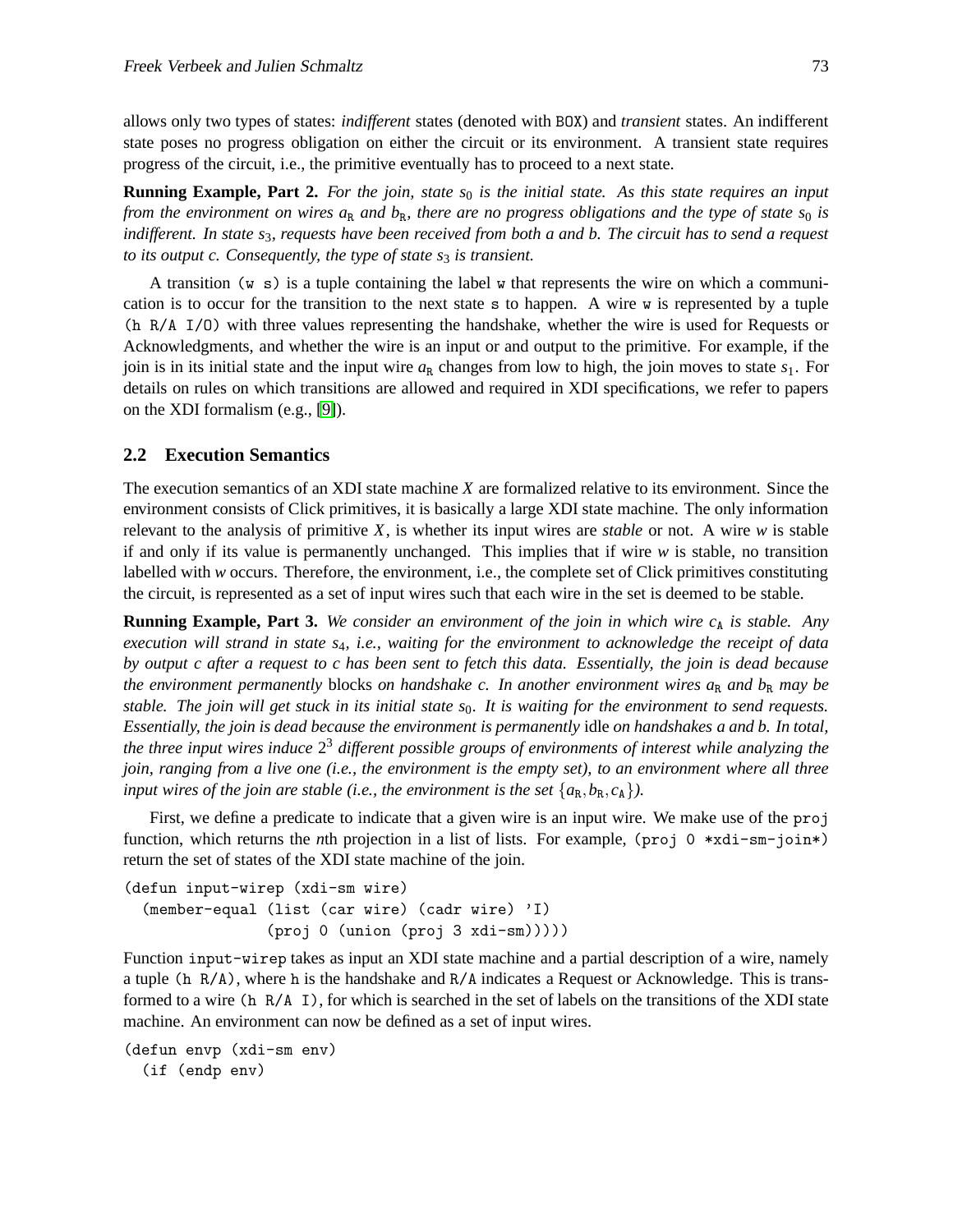```
t
(and (input-wirep xdi-sm (car env))
     (envp xdi-sm (cdr env)))))
```
The actual value of the environment depends on the state of the network. In the remainder of this paper, we quantify over *all* possible environments.

Given an environment, we can define the next step function of XDI state machines. Given a current state, this function returns the set of next possible states. First, we define a function that takes as input a list of transitions ts and filters out transitions labelled with a stable wire, i.e., transitions that cannot occur. Function stable returns t if and only if the given wire is stable in the given environment.

```
(defun remove-stable-wire-transitions (ts env)
  (cond ((endp ts)
        nil)
        ((stable (caar ts) env)
         (remove-stable-wire-transitions (cdr ts) env))
        (t
         (cons (car ts)
               (remove-stable-wire-transitions (cdr ts) env)))))
```
This function yields all transitions ((h  $R/A$  I/0) s<sup>'</sup>) that are not stable. The next step function gives it all possible transitions from the current state s and takes from each resulting transition the next state s'.

```
(defun xdi-step (xdi-sm s env)
  (proj 1 (remove-stable-wire-transitions (nth 3 (assoc s xdi-sm)) env)))
```
## **2.3 Labelling States as Blocking or Idling**

We identify each non-transient state as *blocking* or *idling* with respect to handshake *h*. We define these labels in such a way that if primitive *X* is permanently stuck in a state labelled as "blocking *h*", handshake *h* is permanently blocked. Handshake *h* is permanently idle, if primitive *X* permanently remains in a state labelled "idling *h*".

**Running Example, Part 4.** For the join, we consider handshake a, which uses wires  $a_R$  and  $a_A$  to *communicate with the join. States s*1*, s*3*, s*4*, s*5*, s*7*, s*<sup>8</sup> *and s*<sup>9</sup> *are blocking this handshake. In these states, handshake a has sent a request to the join, which has not been acknowledged by the join yet. If the join is permanently stuck in these states, handshake a will permanently wait for an acknowledgment from the join. Handshake a is permanently blocked. The remaining states s*0*, s*2*, and s*<sup>6</sup> *are idling handshake a. In these states, the join waits for a request from handshake a. When it is permanently stuck in of these states, handshake a is failing to send this request. Handshake a is permanently idle.*

To define predicates blocking and idling, we define an executable function compute-b/i which recursively explores the state machine and returns an association list mapping to each state a Boolean value indicating how the state should be labelled. The intuition of this function is that initially states are idling. As soon as a transition ((h R  $I/O$ ) s') occurs, apparently the primitive is in a state where it has been requested to communicate on handshake h, but has not finished this communication yet. All subsequent states are therefore blocking handshake *h*, until a transition ((h A I/O) s') occurs. After this transition, the primitive has successfully dealt with the request and no communication occurs on handshake *h*. All subsequent states are idling handshake *h*. This repeats, until all states have been explored.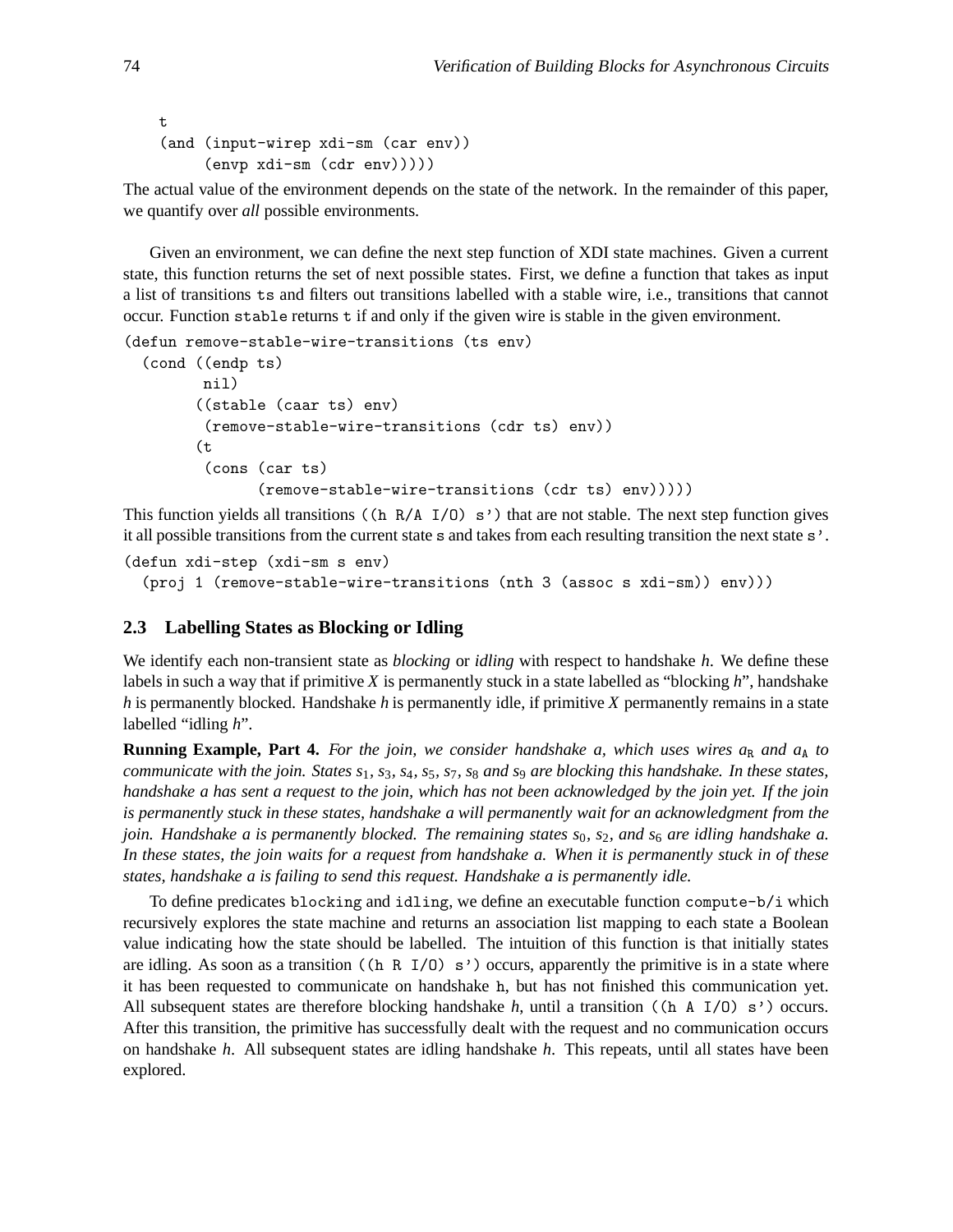```
(mutual-recursion
 (defun compute-b/i (xdi-sm s h flg ret)
   (if (assoc s ret)
    ret
     (let ((ret (acons s flg ret)))
       (compute-b/i-ts xdi-sm (nth 3 (assoc s xdi-sm)) h flg ret))))
 (defun compute-b/i-ts (xdi-sm ts h flg ret)
   (let ((ret (cond ((equal (caaar ts) h)
                     (compute-b/i xdi-sm (cadar ts) h (not flg) ret))
                    (t
                     (compute-b/i xdi-sm (cadar ts) h flg ret)))))
     (compute-b/i-ts xdi-sm (cdr ts) h flg ret))))
```
<span id="page-5-0"></span>Figure 3: Implementation of compute-b/i

Figure [3](#page-5-0) shows the ACL2 code of function compute- $b/i$  which computes this association list. Function compute-b/i takes as second parameter a state s. The third parameter is a flag indicating whether currently explored states are to be marked blocking or idling. It checks whether this state has already been explored. If so, then no further exploration is needed. Otherwise, it updates the returned association list ret by associating the current value of the flag to the current state. After this update, the function recursively explores all transitions leading out of the current state. Function compute-b/i-ts takes as second parameter a set of transitions. Sequentially two things occur. First, the first transition of the set is analyzed. If this transition concerns handshake h, the flag is changed indicating that a switch from blocking to idling happens, or the other way around. A recursive call with the next state as value for s is performed. Second, the remaining transitions are recursively explored.

Function compute-b/i is initially called with the initial state and as flag the value nil. The predicate blocking can now be defined by simply looking up the given state in the result of function compute-b/i.

(defun blocking (xdi-sm s h)

```
(cadr (assoc s (compute-b/i xdi-sm (xdi-get-init-state xdi-sm) h nil nil))))
```
Predicate idling is defined as not blocking.

**Running Example, Part 5.** The state machine of the join contains a transition  $s_0 \stackrel{d_R}{\rightarrow} s_1$ . We can compute *that:*

(blocking \*xdi-sm-join\* s0 a) *evaluates to* nil*, whereas* (blocking \*xdi-sm-join\* s1 a) *evaluates to* t*. This represents that state s*<sup>0</sup> *is idling handshake a, whereas state s*<sup>1</sup> *is blocking handshake a.*

## **Remarks**

An important assumption on the Click primitives is that their XDI specification ensures that function blocking is uniquely defined over all non-transient states. If a certain state *s* can be reached from the initial state using a sequence of transitions with one transition labelled  $h<sub>R</sub>$  and no transition labelled  $h<sub>A</sub>$ , function blocking enforces blocking( $h, s$ ) to be true. If this state *s* can also be reached with a sequence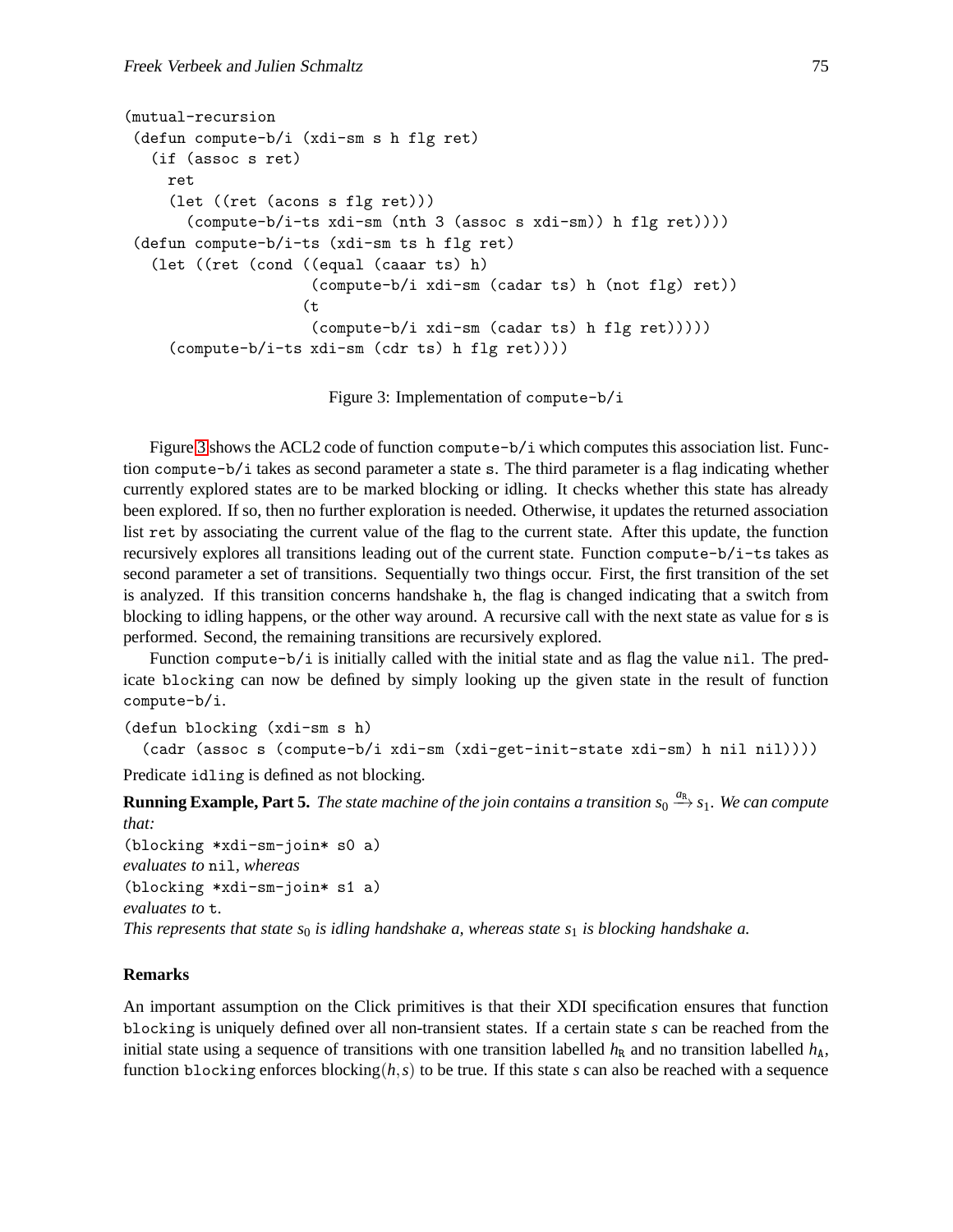of transitions without  $h_R$  as label, function blocking enforces blocking( $h, s$ ) to be false. Such state graphs are not allowed. We will call a Click primitive for which function blocking is unique over all non-transient states *unambiguous*. In ACL2, we have an executable function checking for unambiguity.

Function compute-b/i does not necessarily terminate. To prove termination, we require both a list of assumptions and some checks which have to be performed by the function before each recursive call. We have added the assumption as guards, and defined a logical version of this function with the additional checks. For the logical version, we have proven termination. The code shown here is the executable version, without these checks. Using an mbe-construct, we have proven that under assumption of the guards, the logical and the executable versions are equivalent.

#### **2.4 Formulating Block- or Idle Conditions**

Whether a primitive can be stuck in a blocking- or idling state depends on the environment. Consider again the state machine of the join (see Figure [2\)](#page-2-0). If the environment dictates that wire  $c<sub>A</sub>$  is stable, any execution will strand in state *s*4. This state is blocking handshake *a* and therefore handshake *a* is permanently blocked. We say that a handshake *h* is permanently blocked if and only if a primitive will eventually get stuck in non-transient states labelled "blocking *h*".

To define LTL properties over XDI state machines, we first define the notion of trace. A trace is a set of states that is connected via the xdi-step function.

```
(defun xdi-tracep (xdi-sm trace env)
  (cond ((endp trace)
        t)
        ((endp (cdr trace))
         t)
        (t
         (and (member (cadr trace) (xdi-step xdi-sm (car trace) env))
              (xdi-tracep xdi-sm (cdr trace) env)))))
```
To express that a machine is permanently stuck in blocking states, we use a defun-sk construct to quantify over all possible traces starting in the current state.

```
(defun-sk G-blocking_ (xdi-sm h s env)
  (forall (trace)
          (implies (and (xdi-tracep xdi-sm trace env)
                        (equal (car trace) s))
                   (or (equal (nth 2 (assoc (car (last trace)) xdi-sm))
                               'transient)
                       (blocking xdi-sm (car (last trace)) h)))))
```
The trailing underscore is used to indicate that the function is non-executable. Any trace starting in s ends either in a transient state or in a state that is blocking handshake h. Note that we deal with finite traces only. Since the XDI automata are always finite, any infinite trace consists of a prefix followed by a repetition of some trace induced by a cycle. It it therefore sufficient to analyze all finite – but of unbounded length – prefixes.

Similarly, we express the F operator using a defun-sk construct introducing an existential quantifier.

(defun-sk F-G-blocking\_ (xdi-sm h s env) (exists (trace)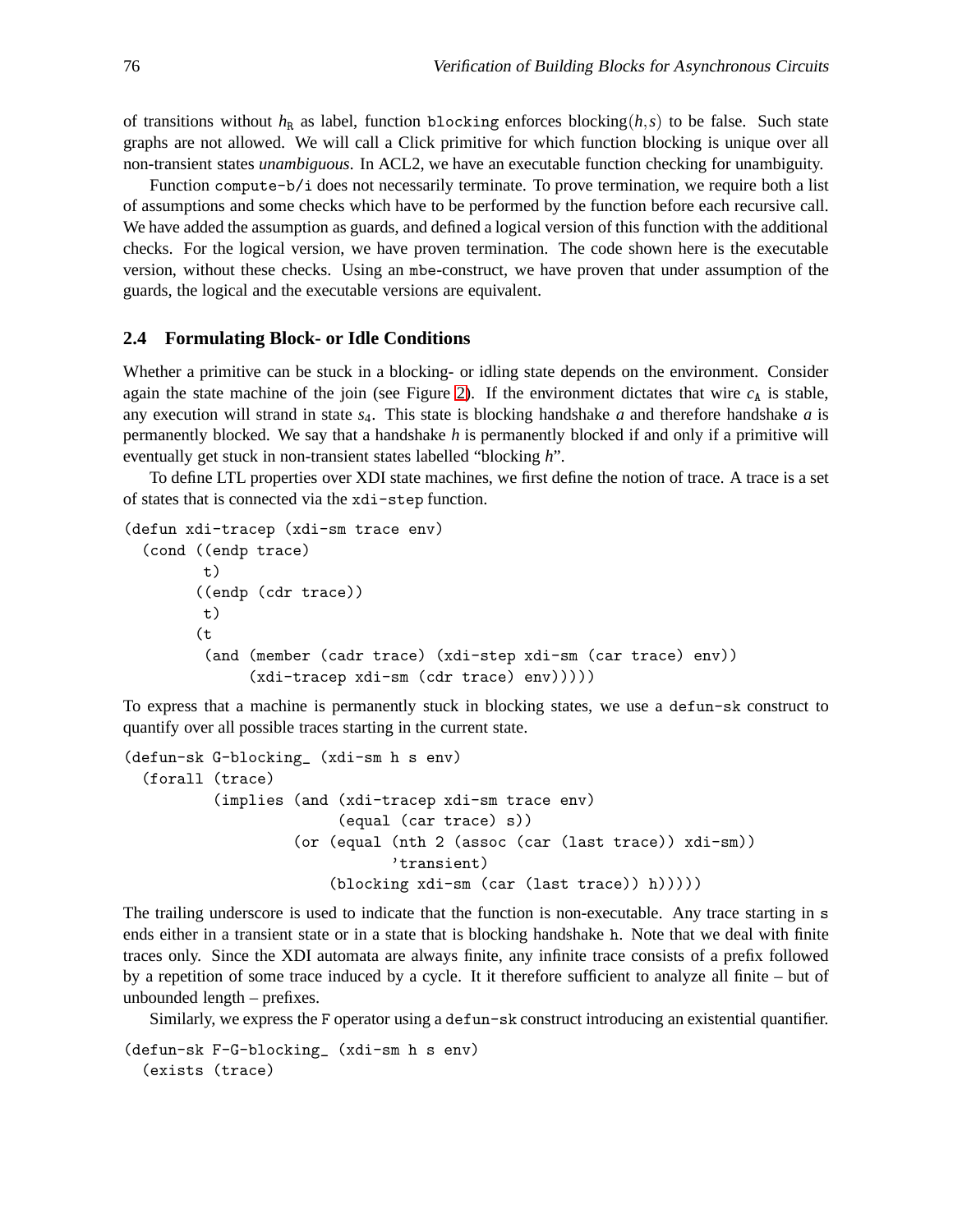```
(and (xdi-tracep xdi-sm trace env)
     (equal (car trace) s)
     (G-blocking_ xdi-sm h (car (last trace)) env))))
```
Similar definitions have been formulated for idling. Given environment env, handshake *h* is *permanently blocked* if and only if the corresponding XDI state machine is eventually always in a blocking state. Similarly, handshake *h* is *permanently idle* if and only if the corresponding XDI state machine is eventually always in an idling state.

```
(defun Blocked_ (xdi-sm h env)
  (F-G-blocking_ X h (xdi-get-init-state xdi-sm) env))
(defun Idle_ (xdi-sm h env)
  (F-G-idling_ xdi-sm h (xdi-get-init-state xdi-sm) env))
```
<span id="page-7-0"></span>Finally, we can formulate necessary and sufficient conditions per Click primitive. For example, the ACL2 formalization of the running example becomes:

### **Theorem 1.**

```
(defthm blocking-equation-join
  (implies (envp xdi-sm env)
           (iff (Blocked_ *xdi-sm-join* 'a env)
                (or (Blocked_ *xdi-sm-join* 'c env)
                    (Idle_ *xdi-sm-join* 'b env)))))
```
## **3 Model Checking Blocking and Idle Conditions**

Proving Theorem [1](#page-7-0) could be done manually as follows. First, a case distinction is required over all possible environments (in this case, eight in total). For each environment, all traces have to be explored to see whether the labels computed by function compute- $b/i$  always satisfy the formula that is to be proven. As we need multiple theorems per primitive and there is a whole library of Click primitives, we want to prove dozens of theorems such as Theorem [1.](#page-7-0) Naturally, a manual proof is simply infeasible and an automated approach is mandatory. Therefore, our proof technique is to A.) define executable counterparts to non-executable functions Blocked and Idle and B.) make an automatic enumeration of all possible environments. A once and for all proof that these functions are correctly implemented can then be used to prove Theorem [1](#page-7-0) without further interaction.

## **3.1 ACL2 Overview of Automated Proof**

<span id="page-7-1"></span>Our objective for Part A. is to implement function Blocked in such a way that the following lemma can be proven (similar for Idle). This is the specification of function blocked, its definition will follow.

## **Lemma 1.**

```
(defthm rewrite-non-exec-Blocked_-to-exec-Blocked
 (implies (and (xdi-smp xdi-sm)
                (member s (proj 0 xdi-sm)))
           (equal (Blocked_ xdi-sm h s env)
                  (Blocked xdi-sm h s env))))
 :rule-classes :definition)
```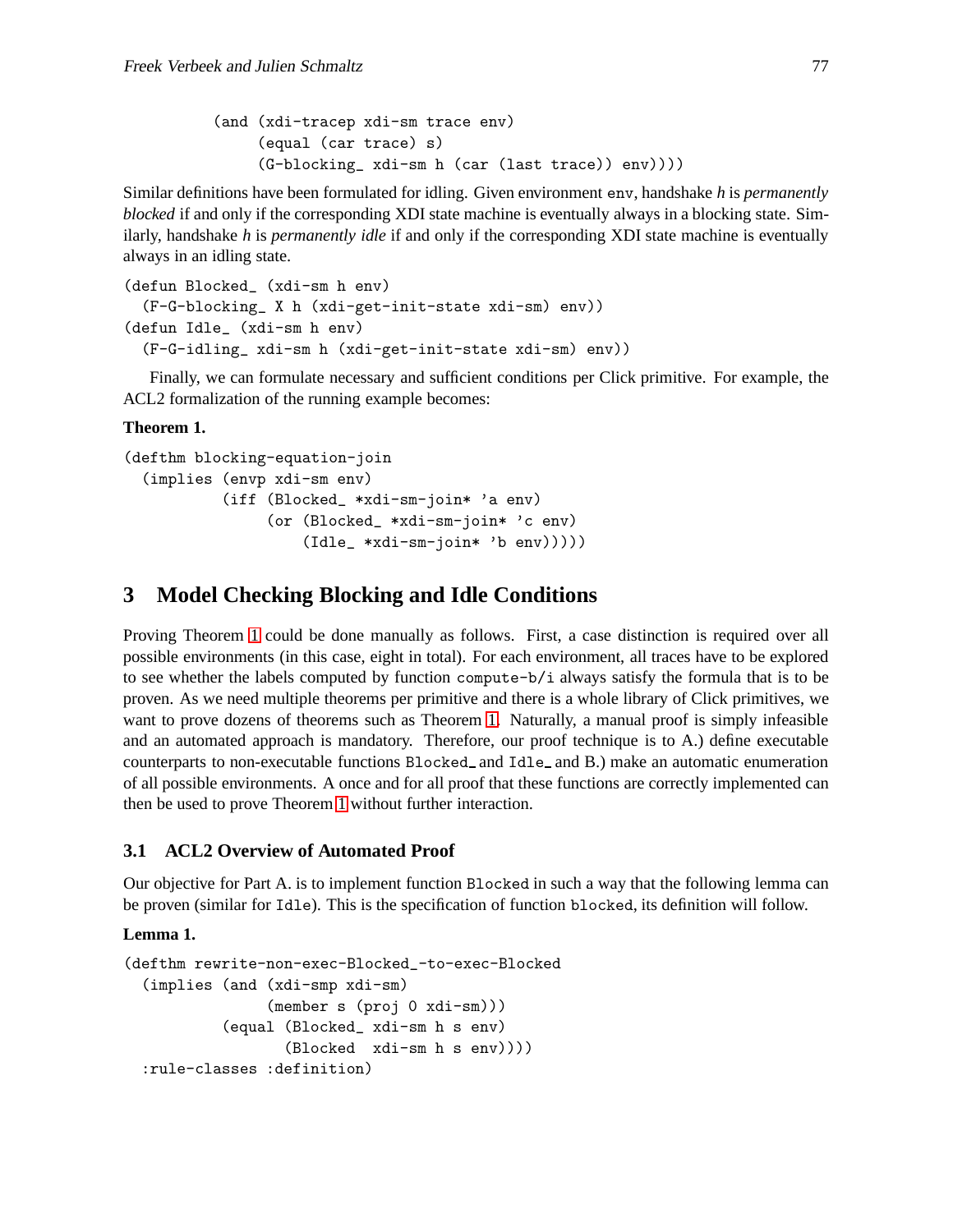Function xdi-smp recognizes syntactically valid XDI state machines. For any state s that is a valid state, the result of function Blocked is equivalent to that of its specification Blocked . Once this theory has been established, the non-executable definition Blocked<sub>-</sub> is disabled in the theory.

```
(in-theory (disable Blocked_))
```
This way we are sure – when proving a theorem – that any occurrence of Blocked will be rewritten using Lemma [1](#page-7-1) *only* (note that a defun-sk construct is non-executable, but is still often rewritten to a goal without the original function name, thereby preventing application of Lemma [1\)](#page-7-1).

As for Part B., we straightforwardly implement a function reasonable-envs which takes as input an XDI state machine and generates a list of all possible environments. We first implement function compute-input-wires which given an XDI state machine returns the set of input wires. The set of environments is then computed as follows:

```
(defun reasonable-envs (xdi-sm)
```

```
(powerset (remove-duplicates (compute-input-wires xdi-sm))))
```
The set of input wires is assembled. Duplicate entries are removed, for sake of efficiency. The list of relevant environments contains any subset of these wires.

### **Remark**

The number of environments grows exponentially. The XDI automata of interest are however not very large. In Section [4](#page-12-0) we apply our method to a non-trivial Click primitive, namely the distributor. Regardless of the large number of environments, we can easily deal with this primitive.

Using Parts A. and B., we can prove Theorem [1](#page-7-0) completely automatically, after rewriting it slightly. Our final formulation becomes:

```
(defthm blocking-equation-join
  (and (xdi-smp-guard *xdi-sm-join*)
       (implies (member env (reasonable-envs *xdi-sm-join*))
                (iff (Blocked_ *xdi-sm-join* nil 'in0 env)
                     (or (Blocked_ *xdi-sm-join* nil 'out env)
                         (Idle_ *xdi-sm-join* nil 'in1 env))))))
```
First, we explicitly verify that the constant \*xdi-sm-join\* satisfies all guards necessary for correct execution of functions Blocked and Idle. Function xdi-smp-guard is executable and therefore (xdi-smp-guard \*xdi-sm-join\*) is proven without further interaction. Secondly, we reformulate the theorem, so that open variable env is a member of a computable set of environments. The ACL2 simplifier will compute all reasonable environments. Subsequently, having the following lemma enabled in the theory ensures that the member construct breaks the goal down into eight different subgoals (one for each environment):

```
(defthm member-rewrite
```
(equal (member a (cons b x)) (if (equal a b) (cons b x) (member a b))))

For each subgoal, the ACL2 simplifier uses Lemma [1](#page-7-1) (and a similar lemma for Idle) to rewrite the subgoal to executable versions of Blocked and Idle. At this point, all functions are executable and there are no variables. The truth of each subgoal is automatically evaluated.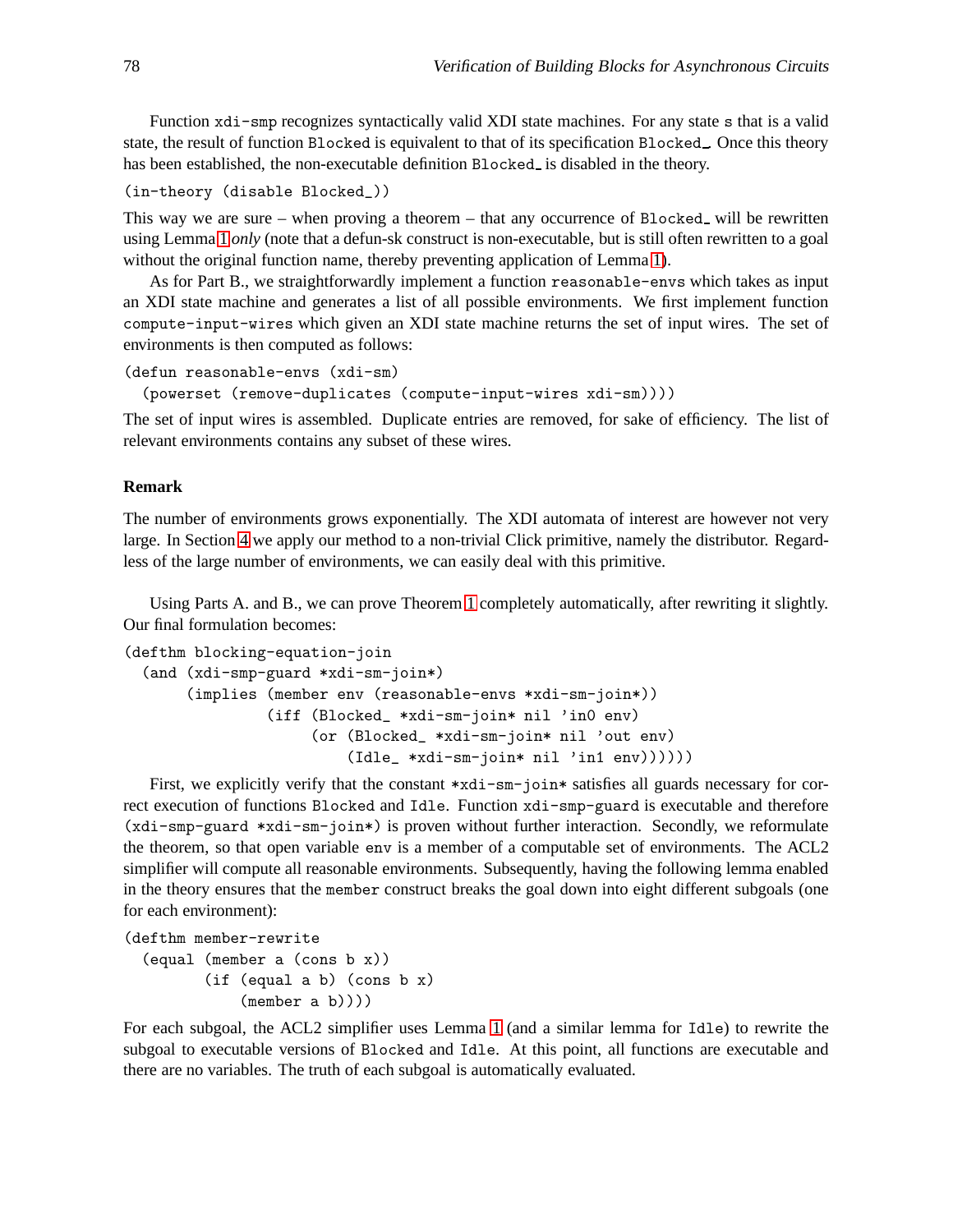## **3.2 Implementation of** Blocked **and** Idle

The implementation of Blocked needs to check whether eventually generally the machine is in states that are either transient or labelled as "blocking" by function compute-b/i. So first a function must be implemented which decides whether in a certain start state s the machine generally is in such states, i.e., a function G-blocking must be implemented. Figure [4](#page-9-0) shows the implementation of this function.

```
(mutual-recursion
 (defun G-blocking (xdi-sm visited s h env)
   (if (not (member-equal s visited))
     (if (or (equal (nth 2 (assoc s xdi-sm)) 'transient)
             (blocking xdi-sm s h))
       (G-blocking-ss xdi-sm (cons s visited)
                      (remove-equal s (xdi-step xdi-sm s env)) h env)
       nil)
     visited))
 (defun G-blocking-ss (xdi-sm visited ss h env)
   (if (endp ss)
     visited
     (let ((ret (G-blocking xdi-sm visited (car ss) h env)))
       (cond ((equal ret nil)
              ret)
             (t
              (let ((ret2 (G-blocking-ss xdi-sm visited (cdr ss) h env)))
                (if ret2
                  (append ret ret2)
                  nil))))))))
```
<span id="page-9-0"></span>Figure 4: Implementation of G-blocking

Function G-blocking takes as input the XDI state machine, an accumulator of visited states, the current state, the handshake and the current environment. If it returns nil this indicates that there is some reachable state that is not labelled "blocking" with respect to handshake h. If it does not return nil it does not return t, but instead it returns a list of states that has been explored. This will be used in the proofs later on.

If the current state s is not visited and labelled "blocking" with respect to handshake h, exploration continues with all next states using function G-blocking-ss. This function deals with two cases: either there are no states to be explored, or there are states to be explored. In the first case, as there are no more reachable states, all reachable states have been explored. Therefore, the function should return t, but instead returns the accumulator visited storing all explored states. Otherwise, the function checks whether the first state in the list is G-blocking. If the result of this check is nil, this result is returned. Otherwise, the intermediate result (i.e., the states explored in the recursive call) are appended to the final result.

A similar function is implemented to compute  $F-G-blocking$ . We extend both functions with an extra flag so that these functions can also be used to compute  $(F-)$  G-idling. Using these functions, we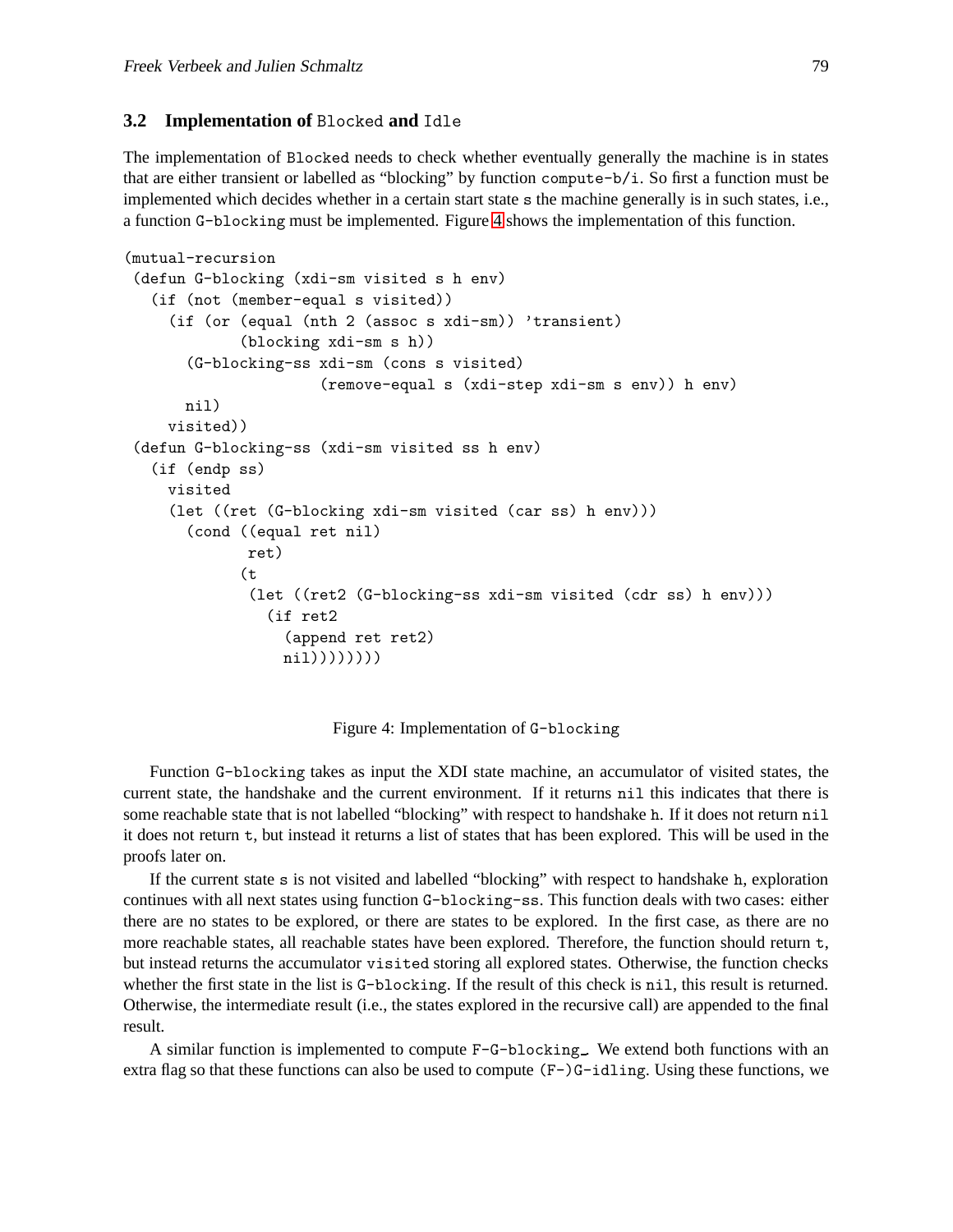can define the implementations of Blocked and Idle .

```
(defun Blocked (xdi-sm h env)
  (consp (F-G-blocking xdi-sm nil '(,(xdi-get-initial-state xdi-sm)) h env)))
(defun Idle (xdi-sm h env)
  (consp (F-G-idling xdi-sm nil '(,(xdi-get-initial-state xdi-sm)) h env)))
```
## **3.3 Proof of Lemma [1](#page-7-1)**

We present the proof of correctness of function G-blocking. The proofs for F-G-blocking are similar. The proof is in two directions. We prove Lemma [2](#page-10-0) which states that for any state such that specification G-blocking returns t, executable function G-blocking returns a non-empty list of visited states. Secondly, we prove Lemma [3](#page-11-0) which states that any state for which executable function G-blocking returns a non-empty list, specification G-blocking\_returns t.

#### <span id="page-10-0"></span>**Lemma 2.**

We formulate the lemma in such a way that induction over G-blocking is possible. This requires parameters visited and ss to be free. Also, any assumption on these variables must be an invariant over function G-blocking. Our formalization is as follows, and will be detailed hereafter:

```
(defthm G-blocking_-->G-blocking
  (implies (and (xdi-smp xdi-sm)
                (G-blocking_ xdi-sm h s env)
                (consp ss)
                (subsetp ss (proj 0 xdi-sm))
                (A-xdi-reachable xdi-sm env s ss))
           (G-blocking xdi-sm visited ss h t env))
```
Assume a valid XDI state machine and a state s which is generally blocking according to the specification. For any non-empty set ss of valid states we prove that executable function G-blocking returns a non-empty list. As an invariant, we require that all states in ss are reachable from state s. Function A-xdi-reachable returns t if and only if all states in ss are reachable from state s. Reachability between two states s1 and s2 is straightforwardly defined using a defun-sk construct as the existence of a non-empty trace starting in s1 and ending in s2:

```
(defun-sk xdi-reachable (xdi-sm env s1 s2)
  (exists (trace)
          (and (xdi-tracep xdi-sm trace env)
               (consp trace)
               (equal (car trace) s1)
               (equal (car (last trace)) s2))))
```
Once it is proven that reachability of states ss from state s is indeed an invariant, the proof becomes conceptually very easy. As soon as G-blocking encounters a non-transient state s2, we know from the invariant that state  $s2$  is reachable from state s. From assumption (G-blocking xdi-sm h s env) we can prove that  $s2$  is blocking, which is expressed by lemma  $spec-of-G-blocking$ .

(defthm spec-of-G-blocking\_ (implies (and (G-blocking\_ xdi-sm h s env) (xdi-reachable xdi-sm env s s2)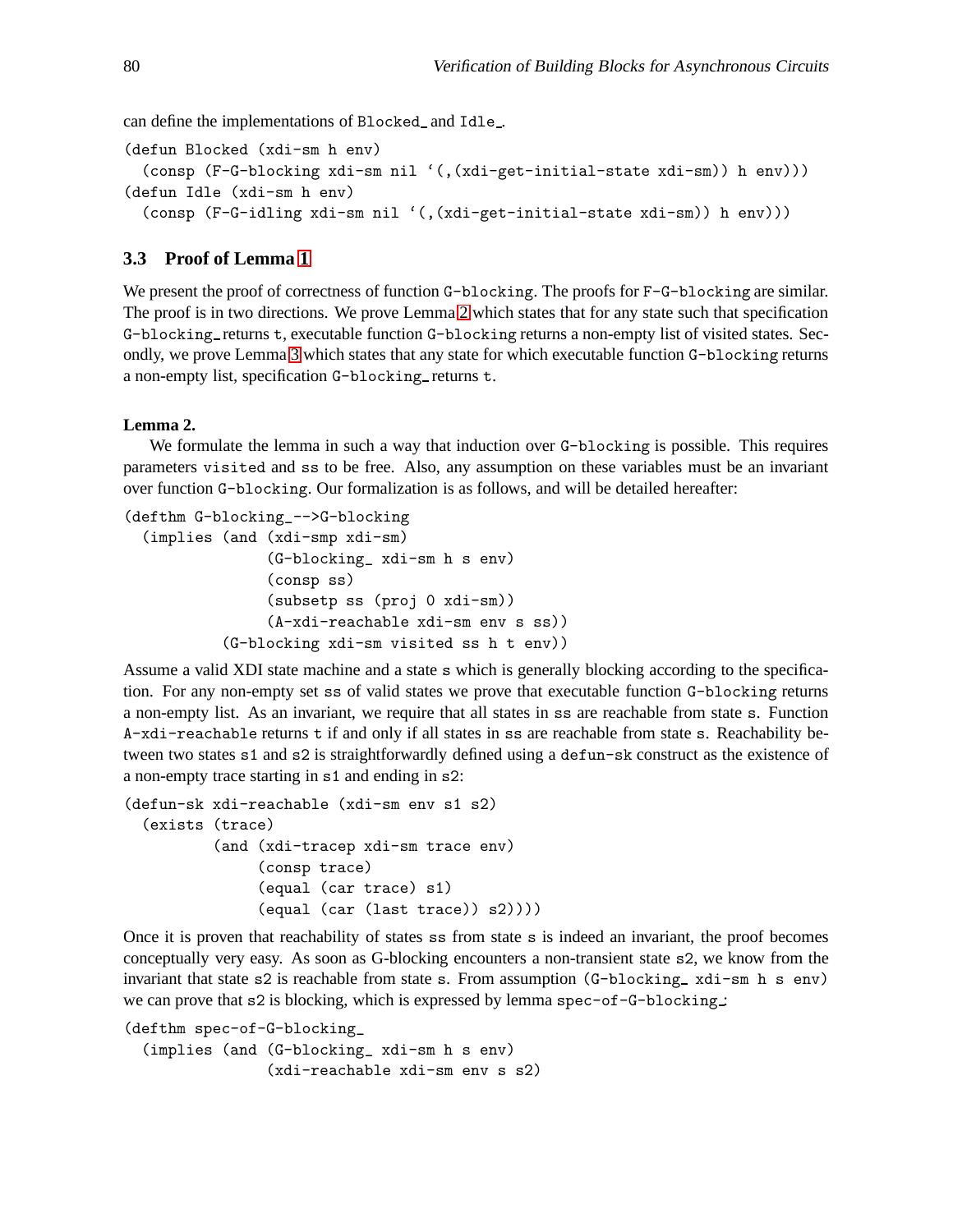```
(not (equal (nth 2 (assoc s2 xdi-sm)) 'transient)))
         (blocking xdi-sm s2 h))
:hints (("Goal" :use ((:instance G-blocking_-necc
                       (trace (xdi-reachable-witness xdi-sm env s s2)))))))
```
The theorem is proven by instantiating the theorem introduced by the defun-sk event corresponding to G-blocking. This instantiation requires a trace from s to s2. This trace is exactly the witness created by the defun-sk event corresponding to xdi-reachable.

Now we do induction over G-blocking. We have to prove that it does not return nil. It returns nil only if it encounters an illegal state or a non-transient state that is not labelled "blocking". The first case cannot happen due to assumption (xdi-smp xdi-sm). The second case cannot happen since the invariant ensures that any explored state is reachable from state s and since lemma spec-of-G-blocking can be used to prove that any state reachable from s is labelled "blocking".

#### <span id="page-11-0"></span>**Lemma 3.**

The lemma is formulated as follows:

```
(defthm G-blocking-->G-blocking_
  (implies (and (xdi-smp xdi-sm (cars xdi-sm))
                (member-equal s (cars xdi-sm))
                (G-blocking xdi-sm nil (list s) h env))
           (G-blocking_ xdi-sm h s env)))
```
Given a valid XDI state machine and a valid state s, the executable function correctly decides the LTL formula for state s.

For the proof of the lemma we use the fact that function G-blocking does not return t when all reachable non-transient states are labelled "blocking", but the accumulator visited instead. As we reason over reachable states, we define function xdi-reach which takes as input a set of states ss and assembles all states reachable from any state in ss. The reasoning is as follows:

- 1. Any state returned by G blocking is either transient or labelled "blocking".
- 2. For any set of states ss, the set of states accumulated by (G-blocking xdi-sm visited ss h env) contains all states returned by (xdi-reach ss).
- 3. Any state reachable from any state in ss is in (xdi-reach ss).
- 4. We have to prove that any state s2 reachable from s is either transient or labelled "blocking". By 3.) it follows that: (member s2 (xdi-reach (list s)) By 2.) it follows that: (member s2 (G-blocking xdi-sm nil (list s) h env) By 1.) it follows that s2 is either transient or labelled "blocking".

First, we prove a theorem stating that any non-transient state returned by G-blocking is indeed labelled "blocking".

```
(defthm all-states-in-G-blocking-are-blocking
  (implies (A-blocking xdi-sm visited h)
           (A-blocking xdi-sm (G-blocking xdi-sm visited ss h env) h)))
```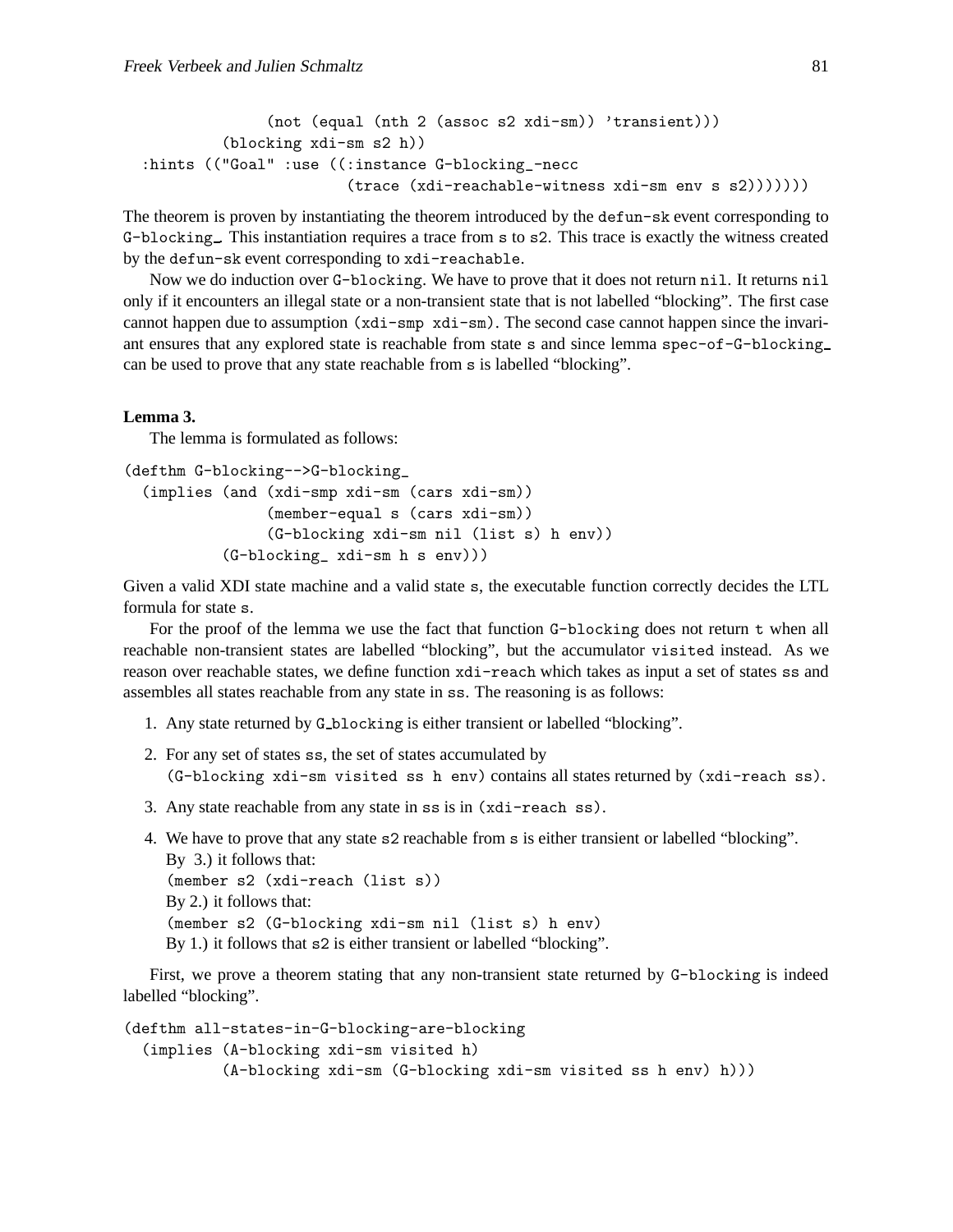Function A-blocking is a universal quantifier expressing that all given states are either transient or labelled "blocking". Assuming this property holds for all initially accumulated states, this property holds for accumulated states.

We then prove that G-blocking returns all states assembled by  $xdi$ -reach.

```
(defthm all-reachable-states-in-G-blocking
  (implies (G-blocking xdi-sm visited ss h env)
           (subsetp (xdi-reach xdi-sm visited ss env)
                    (G-blocking xdi-sm visited ss h env))))
```
Assuming that G-blocking does not return nil, we prove that any state that is in the reach of some state in ss is also member of the list of accumulated states returned by G-blocking.

Finally, we prove correctness of function  $xdi$ -reach, i.e., that it contain all reachable states.

```
(defthm spec-of-xdi-reach
  (implies (and (xdi-smp xdi-sm (proj 0 xdi-sm))
                (member s (proj 0 xdi-sm))
                (xdi-reachable xdi-sm env s s2))
           (member-equal s2 (xdi-reach xdi-sm nil (list s) env)))
```
Using these lemmas, Lemma [3](#page-11-0) can be proven without induction. To prove the universal quantifier introduced by G-blocking<sub>,</sub> we have to prove of a witness state

 $s_w = (G-\text{blocking}-\text{witness xdi-sm h s env})$ 

that it is either transient or labelled "blocking". Instantiating the first lemma with the accumulator visited set to nil, automatically discharges its assumption. What remains to be proven is that *s<sup>w</sup>* is accumulated by G-blocking. This is proven by the second lemma, instantiated with visited set to nil and ss set to (list s). This forces us to prove that state  $s_w$  is a member of xdi-reach. The third lemma is used to prove this, instantiating s2 with (G-blocking -witness xdi-sm h s env).

## <span id="page-12-0"></span>**4 Application**

The *distributor* (see Figure [5\)](#page-12-1) is a Click primitive used for routing packets through a network. It uses handshake *a* on which the availability of data is communicated and three handshakes select<sup>*d*</sup> (00  $\leq$  *d*  $\leq$ 11). If  $d = 00$ , the incoming data is dropped. If  $d = 01$ , the packet is routed towards output *b*. Similarly  $d = 10$  routes towards output *c*. Figure [6](#page-13-0) shows the XDI state graph of the distributor. The set of



<span id="page-12-1"></span>Figure 5: Schematic overview of the distributor

input wires  $W_{\text{I}}$  is  $\{a_{\text{R}}\text{,select}_{\text{R}}^d, b_{\text{A}}\text{, }c_{\text{A}}\}$ . The remaining wires are output, i.e.,  $W_0 = \{a_{\text{A}}\text{,select}_{\text{A}}\text{, }b_{\text{R}}\text{, }c_{\text{R}}\}$ . Handshake select uses data for requests.

The blocking equation of input a of the distributor is shown in Figure [7.](#page-13-1) Blockage of input a is logically equivalent to three cases. First, if no select signal ever arrives at input select, the distributor will not know how to route packets and will therefore not transmit them. Secondly, if always eventually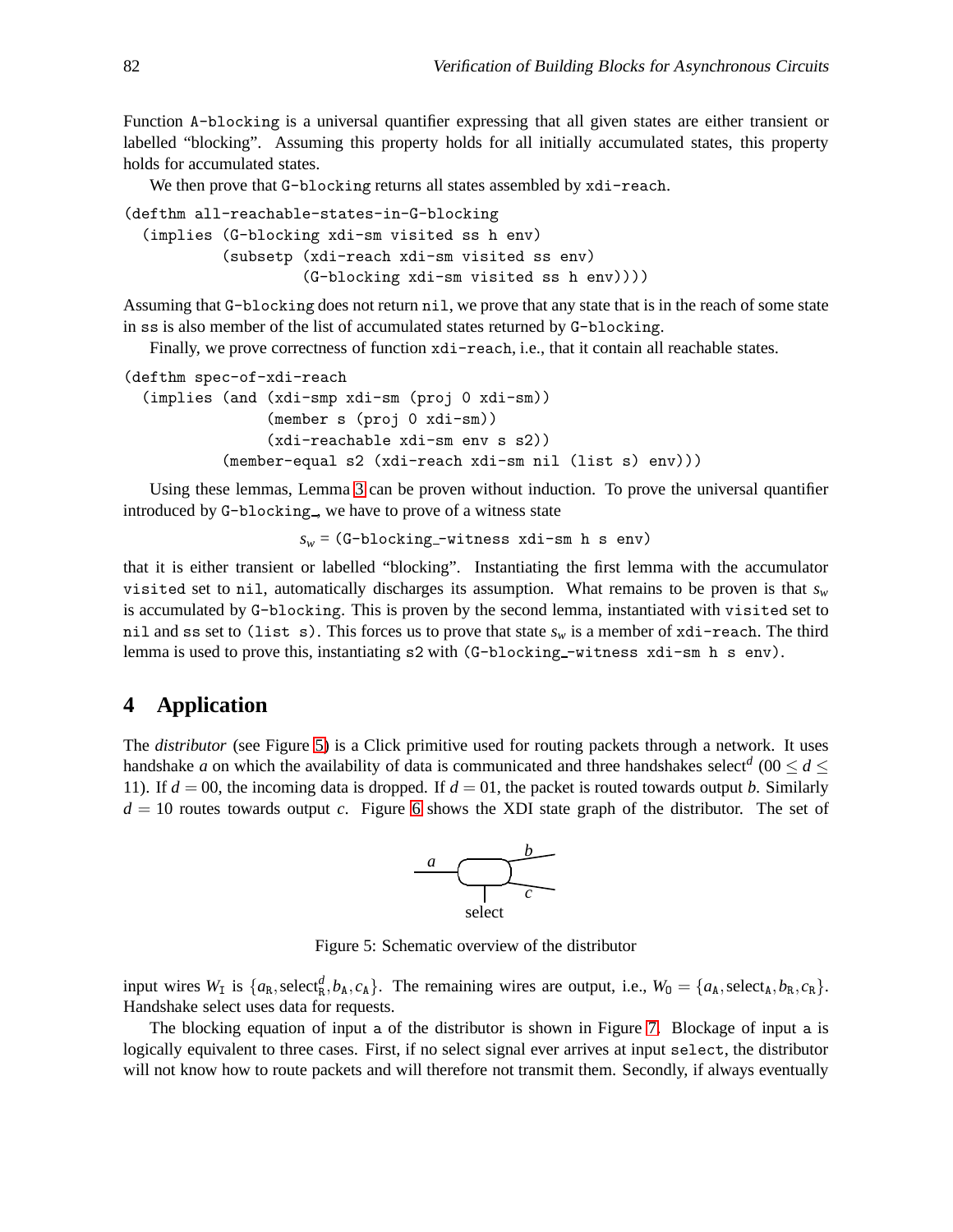

<span id="page-13-0"></span>Figure 6: XDI state graph of the distributor. Note that several states (e.g. *s*<sup>11</sup> and *s*<sup>12</sup> are replicated in order to simplify the diagram.

a 01 signal arrives on the select wire, and if output b is permanently blocked, eventually a packet at input a will be permanently blocked (note that a 01 signal on the select wire means "route towards output b"). The third case is similar but for output c.

Using the lemmas presented in the previous section, theorem in Figure [7](#page-13-1) can be proven instantaneously and without any interaction.

## **5 Conclusion**

We have mechanically verified properties of a library of delay-insensitive primitives in the ACL2 theorem prover. These properties are often deceptively simple, making it easy to formulate incorrect theorems. Moreover, their proofs are large and cumbersome. Their formalization is tricky: it is based on XDI state

```
(defthm blocking-equation-distributor
  (and (xdi-smp-guard *xdi-sm-distributor*)
       (implies (member-equal env (reasonable-envs *xdi-sm-distributor*))
                (iff (Blocked_ *xdi-sm-distributor* 'in env)
                     (or (and (Idle_ *xdi-sm-distributor* 'select00 env)
                              (Idle_ *xdi-sm-distributor* 'select01 env)
                              (Idle_ *xdi-sm-distributor* 'select10 env))
                         (and (not (Idle_ *xdi-sm-distributor* 'select01 env))
                              (Blocked_ *xdi-sm-distributor* 'out1 env))
                         (and (not (Idle_ *xdi-sm-distributor* 'select10 env))
                              (Blocked_ *xdi-sm-distributor* 'out0 env)))))))
```
<span id="page-13-1"></span>